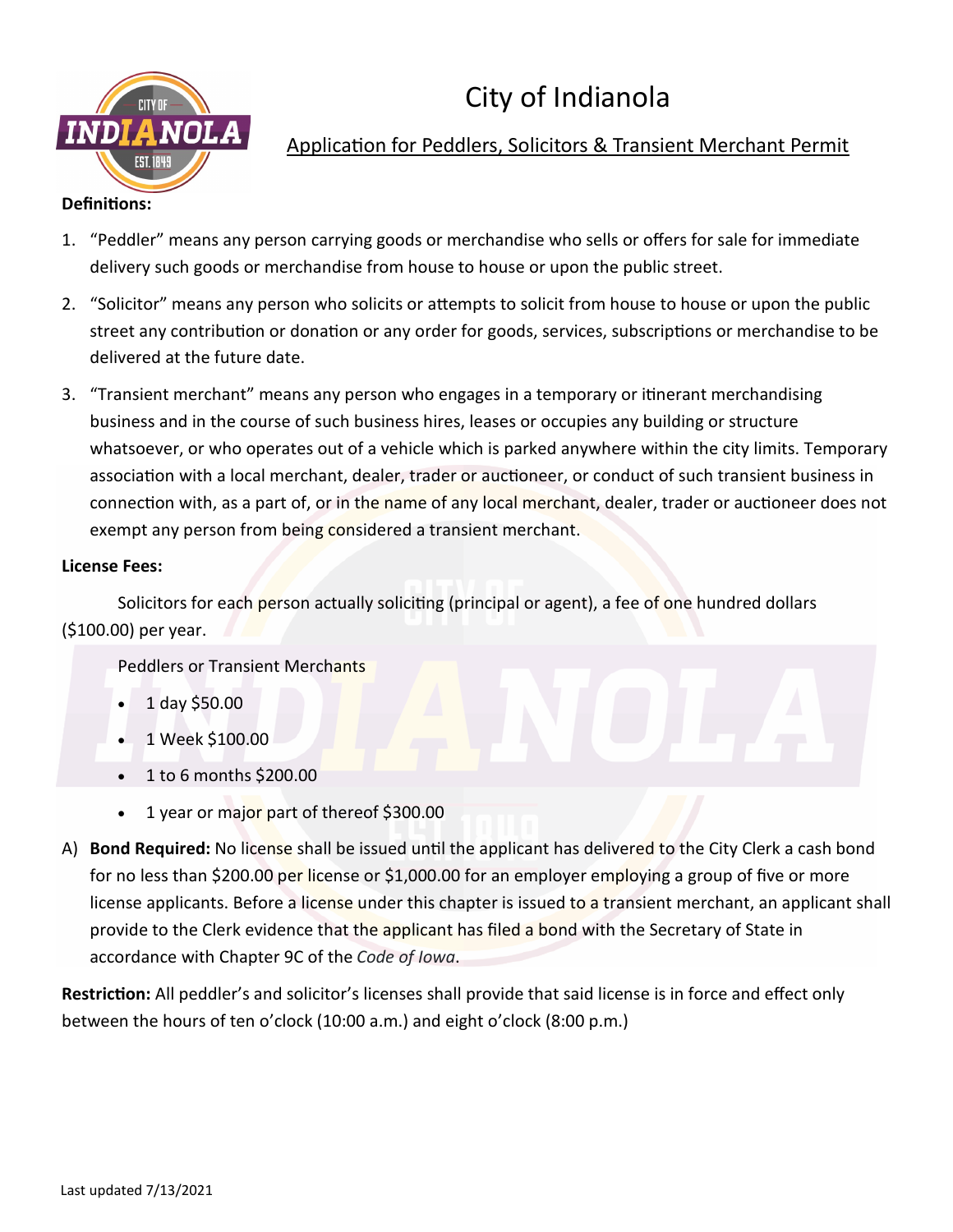

Application for Peddlers, Solicitors & Transient Merchant Permit

**B)** An application in writing shall be filed with the Clerk for a license under this chapter. Such application shall be accompanied by a \$15.00 application fee and set forth the following information:

A. Applicant's name, e-mail address, if any, permanent and local address, and local phone number or cell phone number.

B. Business address, business e-mail address, if any, and business phone number if any.

C. The nature of the applicant's business.

D. The last three places of such business.

E. The length of time sought to be covered by the license.

F. Applicant's federal identification number and the federal identification number of any business for which applicant claims to be peddling as an agent, employee, or otherwise.

G. An Iowa sales tax permit number or a letter from the Iowa Department of Revenue confirming a sales tax permit is not required.

H. A Department of Criminal Investigation criminal history report/record for applicant from the state of applicant's residence for the previous five years, including pending charges, dated no more than 30 days prior to the date of the application.

I. A criminal background check from the State of Iowa for applicant and any additional individuals listed on application, dated no more than one year prior to the date of the application.

J. Whether applicant has been listed on any sex offender registry within the last five years.

K. Whether applicant has had a peddlers license suspended, revoked, or denied by the City or any other city in the last five years and the reasons therefor.

L. The dates of any previous peddlers licenses issued by the City Clerk.

M. A list of any vehicles used in the business and the license plate number of any such vehicles.

**Submission of application:** Email to cityclerk@indianolaiowa.gov or mail to

City of Indianola

Attn: Peddler Permit

PO Box 299

Indianola, Iowa 50125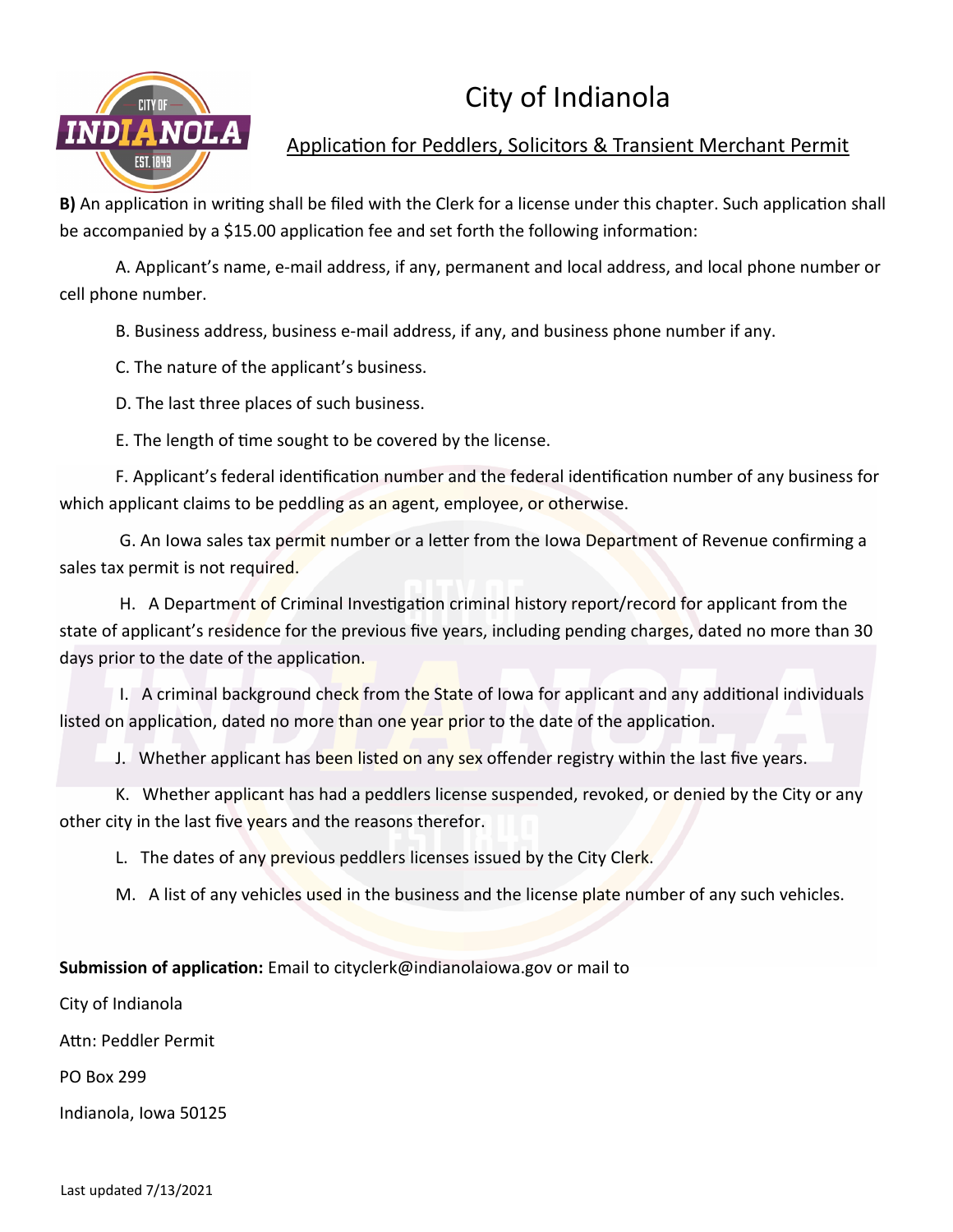

Application for Peddlers, Solicitors & Transient Merchant Permit

| Business email Address et al. 2003. The contract of the contract of the contract of the contract of the contract of the contract of the contract of the contract of the contract of the contract of the contract of the contra |
|--------------------------------------------------------------------------------------------------------------------------------------------------------------------------------------------------------------------------------|
| Business Phone Number 2008 Company of the Company of the Company of the Company of the Company of the Company of the Company of the Company of the Company of the Company of the Company of the Company of the Company of the  |
| Nature of applicants business <b>contract to the contract of the contract of a set of a</b>                                                                                                                                    |
|                                                                                                                                                                                                                                |
|                                                                                                                                                                                                                                |
|                                                                                                                                                                                                                                |
| Exact type of merchandise selling and the contract of the contract of the contract of the contract of the contract of the contract of the contract of the contract of the contract of the contract of the contract of the cont |
| Length of time to be covered by a peddlers, solicitors or transient merchant permit (dates)                                                                                                                                    |
|                                                                                                                                                                                                                                |
| Applicant's Federal Identification Number and Federal Identification Number of any business for which                                                                                                                          |
|                                                                                                                                                                                                                                |
|                                                                                                                                                                                                                                |
| Iowa Sales Tax Permit Number or attach letter from the Iowa Department of Revenue confirming a sales tax                                                                                                                       |
| permit is not required. Permit Number<br><u> 1989 - Jan Sterling von de Berling von de Berling von de Berling von de Berling von de Berling von de Berling</u>                                                                 |
| Please attach a Department of Criminal Investigation criminal history report/record for applicant from the                                                                                                                     |
| state of applicant's permanent residence for the previous five (5) years, including pending charges, dated no                                                                                                                  |
| more than 30 days prior to the date of the application.                                                                                                                                                                        |